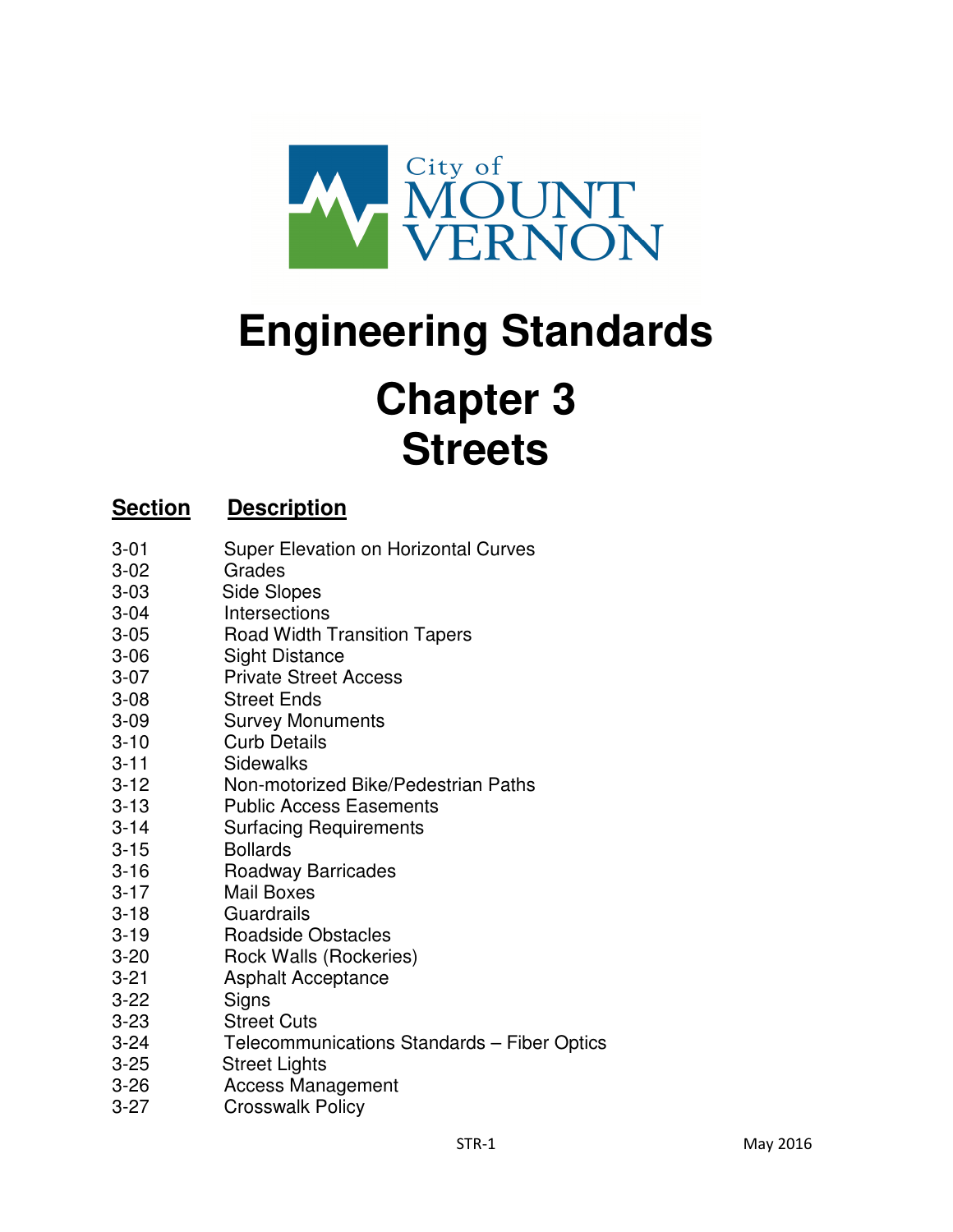# **3-01 Super Elevation on Horizontal Curves**

Minimum Horizontal Curve Design Criteria for low speed curves (design speed 40 MPH or less) are shown on Table 3-1 for different rates of super elevation (e). For design speeds above 40 mph, horizontal curve design must conform to Chapter 6 of the WSDOT Design Manual, current edition.

| Design<br>Speed | <u>Max.</u><br>Super | Minimum Radius<br>for |            |            |
|-----------------|----------------------|-----------------------|------------|------------|
| <b>MPH</b>      |                      | $e = 0.06$            | $e = 0.04$ | $e = 0.02$ |
| 20              | N.A.                 | N.A.                  | N.A.       | N.A.       |
| 25              | N.A.                 | N.A.                  | N.A.       | N.A.       |
| 30              | 0.04                 | N.A.                  | 230        | 250        |
| 35              | 0.06                 | 320                   | 345        | 375        |
| 40              | 0.06                 | 450                   | 490        | 540        |

#### TABLE 3-1 MINIMUM HORIZONTAL CURVE RADII For low speed curves

## **Notes for Table 3-1**:

- 1. Additional pavement width may be required on horizontal curves to provide for vehicle maneuvers where no superelevation is provided and the minimum horizontal curve design criteria in Table 3-1 or the WSDOT Design Manual has not been met. The method of calculation for widening will be described in Chapter III, Elements of Design in the AASHTO Policy on Geometric Design of Highways & Streets or Chapter 6, Geometrics, of the WSDOT Design Manual.
- 2. All horizontal curve designs must provide at least the minimum stopping sight distance for the design speed at all portions of the road.
- 3. Maximum super elevation rates for arterial roads of up to 0.06 feet/foot should be used on City roads with design speeds of 35 mph or greater.
- 4. Super elevation is not recommended for use on non-arterials in urbanized areas with design speeds of less than 30 mph.
- 5. All roadway designs utilizing superelevation are subject to review by the Public Works Director.
- 6. Chapter 640 of the WSDOT Design Manual should be consulted for all super elevation designs.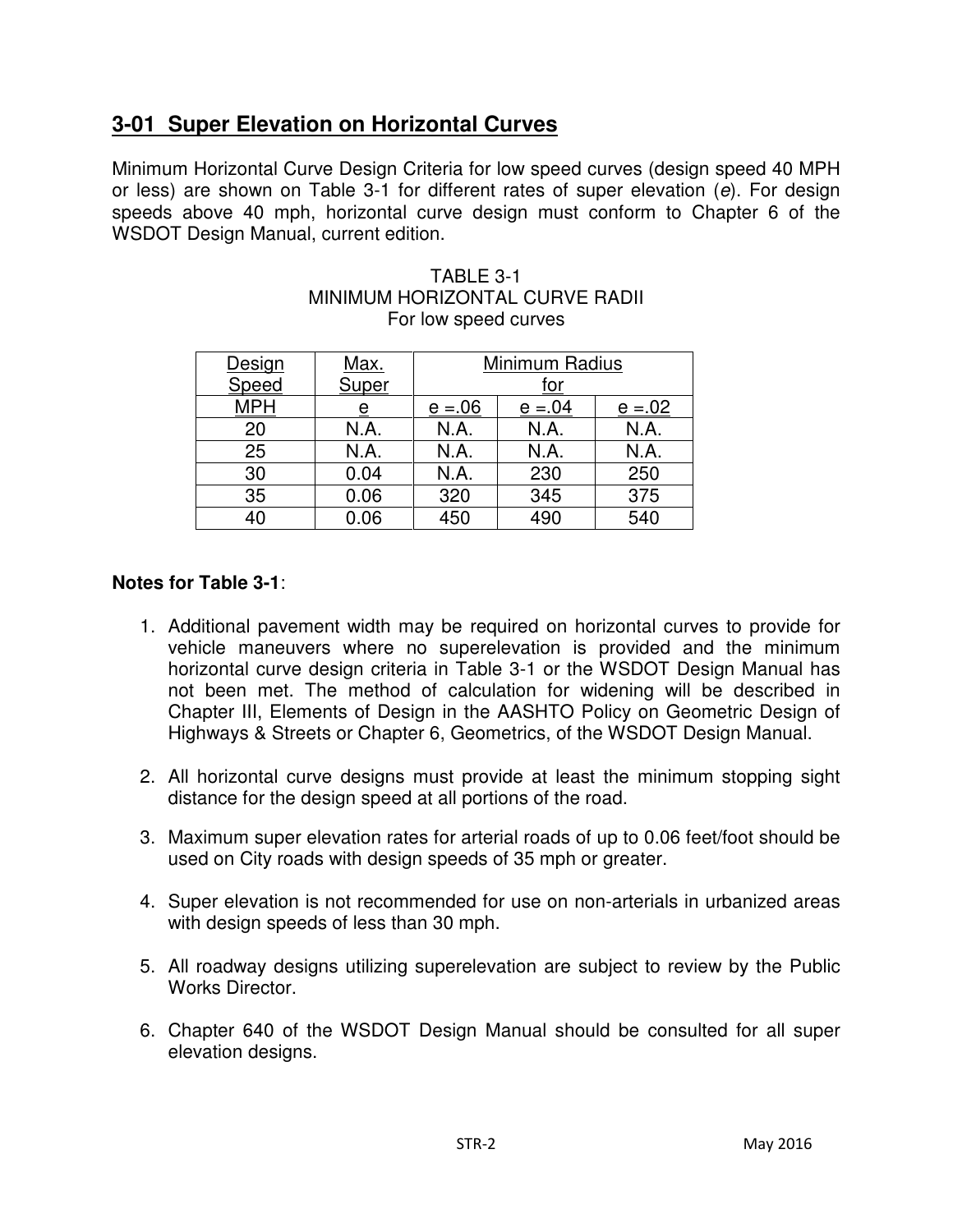## **3-02 Grades**

Grades and vertical sight distance are subject to approval by the Public Works Director to ensure proper drainage and/or safety for vehicles and pedestrians. Grades of roads shall not be less than 0.5%. The maximum gradient on any new or reconstructed road shall not exceed the following:

| <b>Major Arterials</b><br>Secondary Arterial, Collector Arterials  | 6%<br>8% |
|--------------------------------------------------------------------|----------|
| <b>Neighborhood Streets</b><br>(Over 10% approved by Fire Marshal) | 15%      |
| Cul-de-sac bulb areas                                              | 6%       |

# **3-03 Side Slopes**

- a. Side slopes shall generally be constructed no steeper than 3:1 for fill slopes and 2:1 for cut slopes. For neighborhood streets, fill slopes may be 2:1. Steeper slopes may be approved by the Public Works Director upon showing that the steeper slopes, based on geotechnical analyses, will be stable. A guardrail is only needed with steep fore slopes. (Fore slope: the edge of the shoulder to the bottom of the ditch or to the bottom of the roadway fil).
- b. Side slopes shall be stabilized with grass sod or seeding or by other planting or surfacing materials acceptable to the Public Works Director.

## **3-04 Intersections**

1. Angles

 Proposed public streets must intersect one another at as close to 90 degrees as topography permits (no less than 75 degrees).

2. Minimum Corner Curb Radii

At public road intersections, the following ranges of curb line radii are permitted:

| Neighborhood-Neighborhood Intersection | 25 feet inside |
|----------------------------------------|----------------|
| Neighborhood-Collector Intersection    | 30 feet inside |
| Arterial-Arterial Intersection         | 35 feet inside |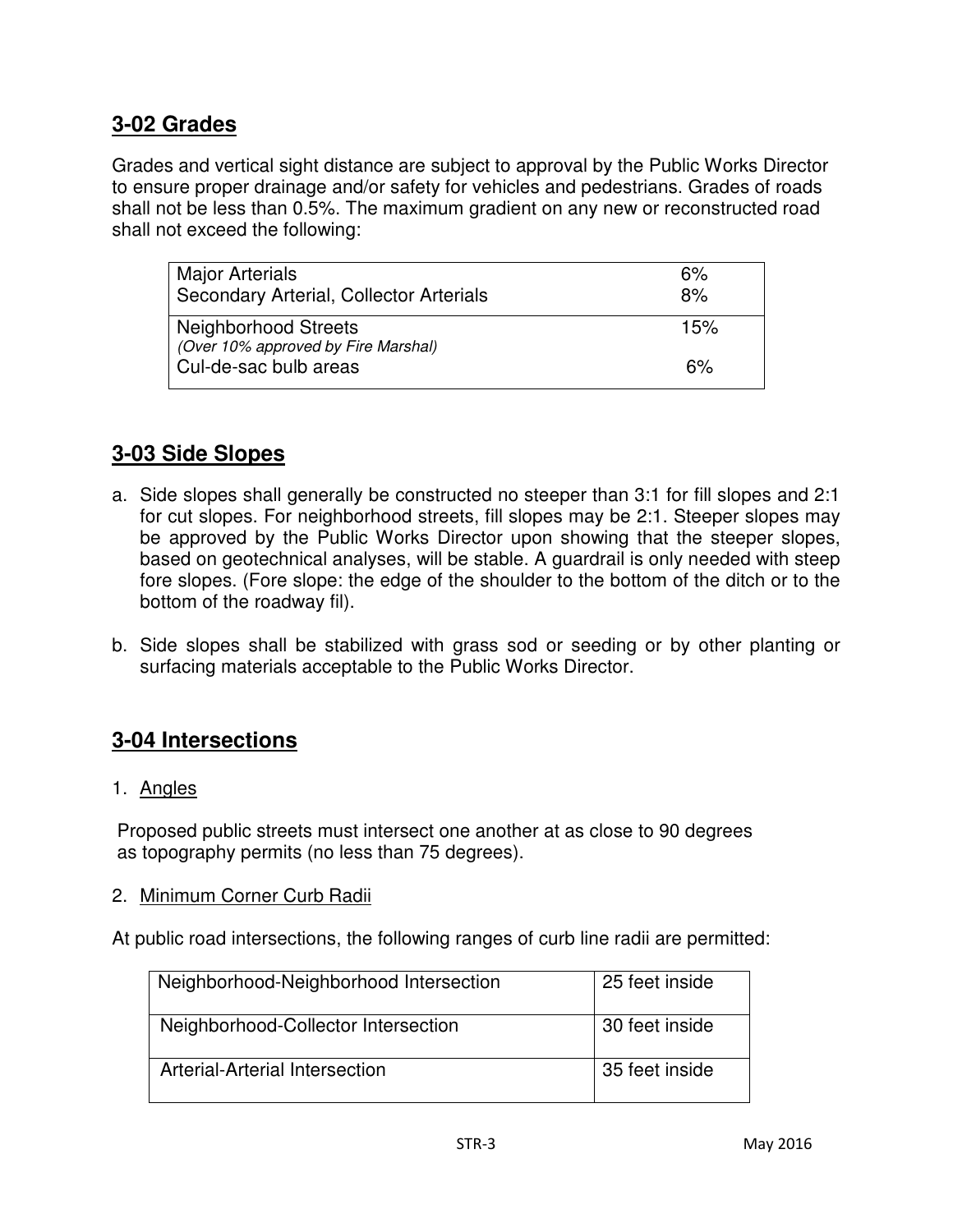Larger radii may be required to accommodate turning movements for larger design vehicles.

## 3. Cross Access Alignment

 Minimum Center Offset for Adjacent Streets (either same side or opposite sides of primary street).

| Neighborhood streets intersecting each other   | 125 feet |
|------------------------------------------------|----------|
| Collectors/neighborhood intersecting arterials | 250 feet |
| Arterials intersecting arterials               | 300 feet |

When high volume or commercial type driveways are sited across from each other, they shall be in alignment unless otherwise approved by the Public Works Director.

# **3-05 Road Width Transition Tapers**

The need for road width transition tapers in conjunction with development proposals will be determined by the Public Works Director on a case-by-case basis.

> Minimum 8:1 ratio required on Approach Minimum 20:1 ratio required on Exit

See the WSDOT Design Manual for road width transition requirements.

# **3-06 Sight Distance**

a. General

All street designs will be required to meet minimum sight distance criteria established in A Policy on Geometric Design of Highways and Streets, AASHTO.

For determining the adequacy of a particular road's vertical alignment to meet sight distance requirements, sight distance is always measured parallel to the horizontal alignment of the road.

b. Line of Sight at Intersections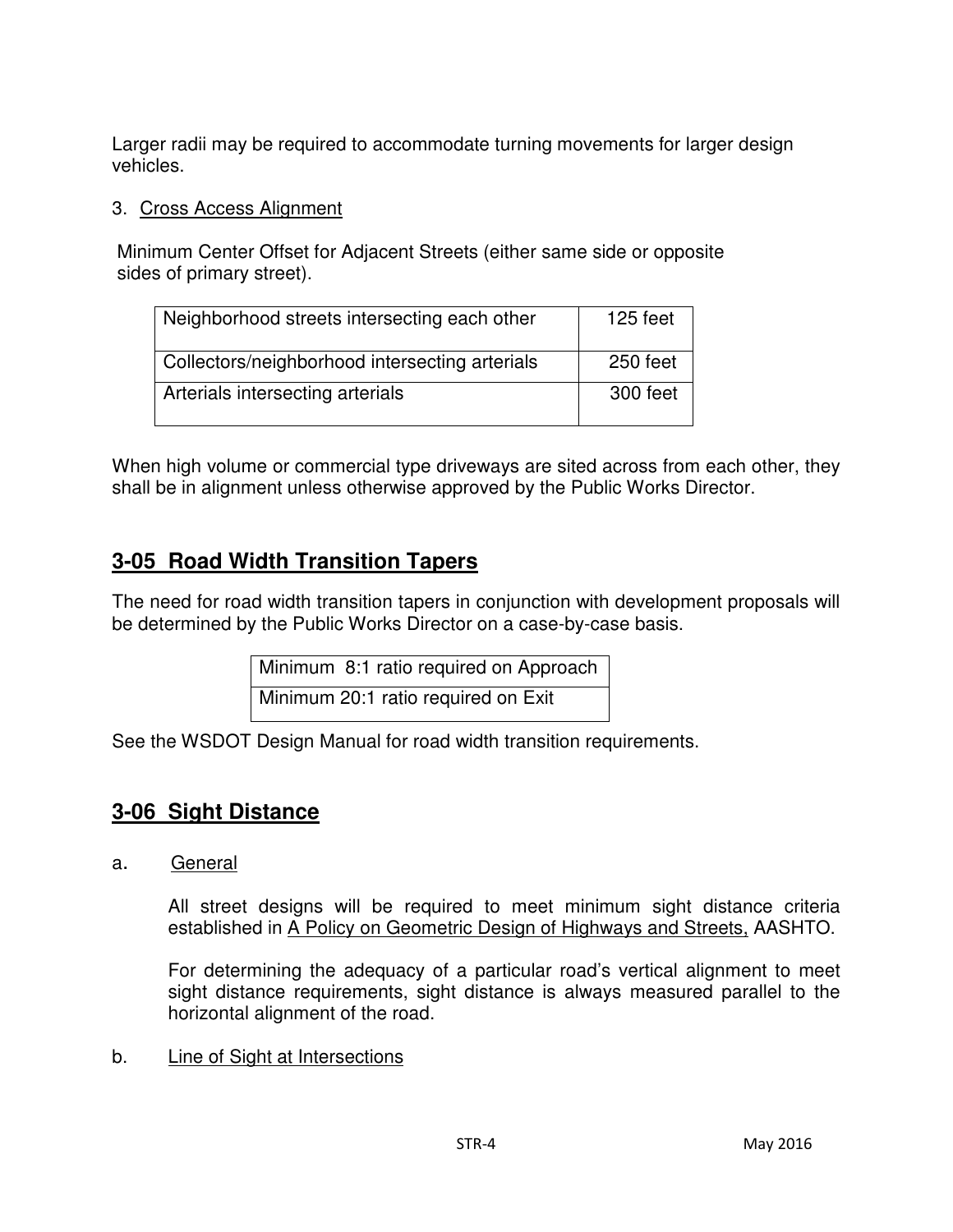At any intersection of a Private Road/Access Point with a City Road or a City Road with a City Road, there must be a sight distance triangle which provides an unobstructed line of sight from a point on the minor road 15 feet behind the edge of the traveled way (driver's eye location) to a point in the traveled way on the major road at least equal to the required site distance. For purposes of line of sight calculations, the driver's eye is assumed to be 3.5 feet above the minor road pavement and the height of object is assumed to be 4.25 feet above the major road pavement.

The driver's eye location may be reduced to a minimum of 10 feet behind the traveled way, at the discretion of the Public Works Director, where the reduction in driver's eye location will not adversely affect safety and/or operation. Some examples of situations where this discretion may be used are: an intersection on the outside of a horizontal curve; an intersection where one approach is in a cut or fill section; or where a bridge railing or abutment would obscure the line of sight from 20 feet back but not from 10 feet back.

The area within the sight distance triangle must be free from any sight obscuring objects with the line of sight at least 36 inches above the ground and/or the top of any proposed vegetation along the line of sight.

The sight distance triangle must be located completely within the right-of-way in order to ensure proper maintenance. The Public Works Director may require additional Right-of-Way as a condition of development approval to ensure the sight distance triangle is contained completely within the City Right-of-Way.

#### c. Special Circumstances

In circumstances that are different than those as presented in these Standards, the Public Works Director may establish sight distance standards and requirements, which generally conform with the intent of the sight distance guidelines as presented in the latest edition of AASHTO.

#### d. Documentation of Sight Distance

In order to verify acceptable sight distance including entering sight distance, the Public Works Director may require a developer to evaluate and document an existing site distance condition.

The evaluation and documentation of sight distance shall include adequate plan and profile drawings necessary to make a definitive determination. When the Public Works Director determines from the evidence presented that a location has insufficient sight distance, the developer may be required to provide a plan to improve the sight distance to at least the minimum acceptable standard. Photographic Evidence is allowed as approved by the Public Works Director.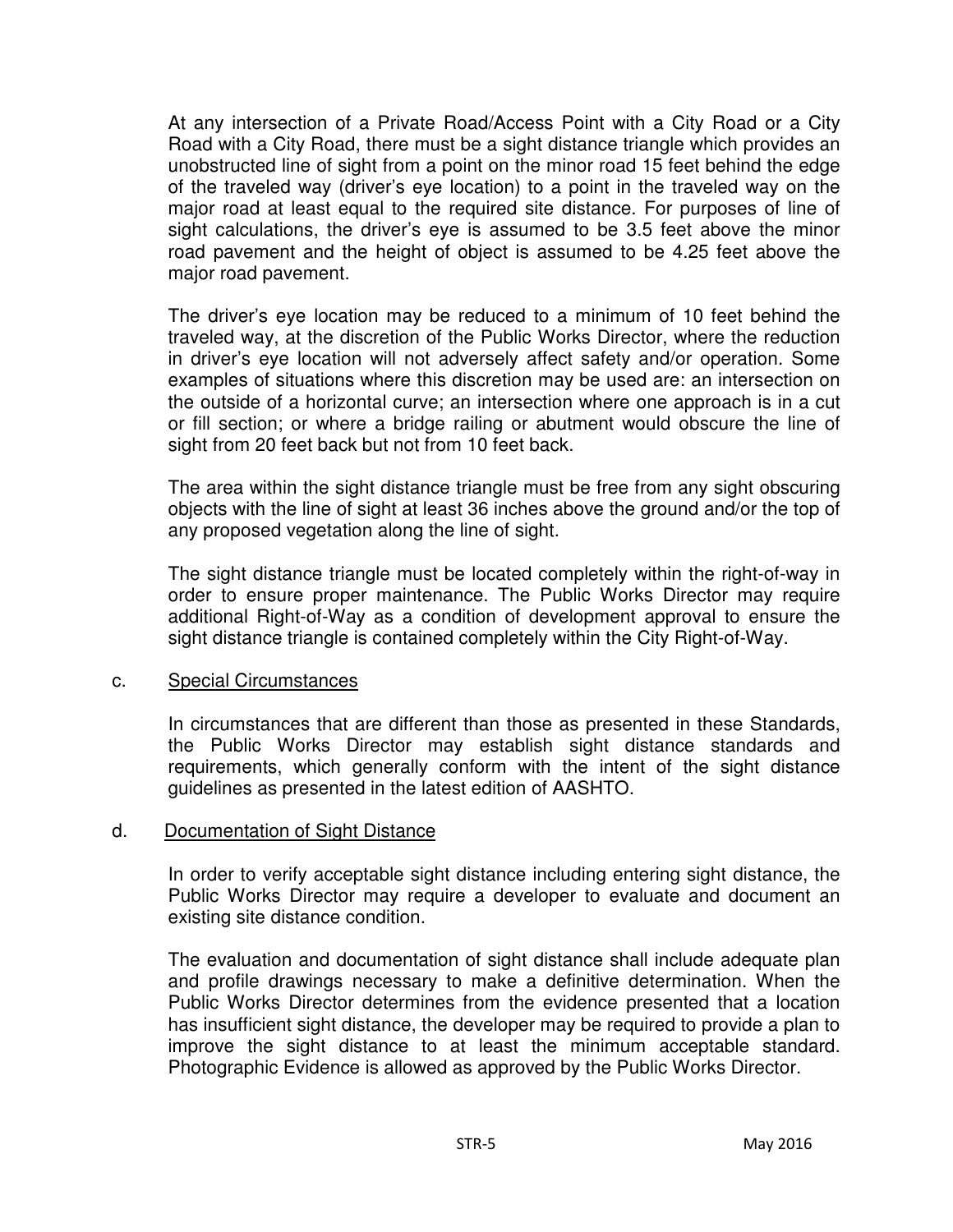## **3-07 Private Street Access**

- a. Private streets shall be built to City subdivision standards (Title 16 MVMC), including without limitation, width, sidewalk, curbs and gutters, drainage, street lighting, etc.
- b. The minimum width of the access easement shall be 26-feet wide with a 20 foot wide paved surface.
- c. Curbs, gutters and sidewalks are required when more than four lots are being accessed, or as deemed necessary by the Public Works director.
- d. Streets providing fire hydrant access shall provide an approved driving surface not less than 26-feet wide.
- e. No parking shall be allowed within the 26-foot easement. Parking may be allowed in portions of easements exceeding 26-feet in width.
- f. Private streets shall be no longer than 150-feet in length and shall not serve more than four lots without an approved turnaround.
- g. The grade shall not be more than 10 percent unless approved by the Fire Marshal.
- h. Grass pavers on Fire Access roads will be allowed at the discretion of the Fire Department and will be evaluated before or during plan review.
- i. Fire access roads shall be capable of supporting the imposed loads of fire equipment and apparatus of at least 75,000 pounds GVW and 45,000 pound point load.

## **3-08 Street Ends**

All streets shall terminate in a cul-de-sac or a hammerhead as approved by the Fire Marshal and the Public Works Director.

| Cul-de-sac | 90' diameter pavement width<br>100' diameter right-of-way |
|------------|-----------------------------------------------------------|
| Hammerhead | 120 feet<br>See Appendix A for Standard Detail            |

Minimum turning radius to allow for maneuvering: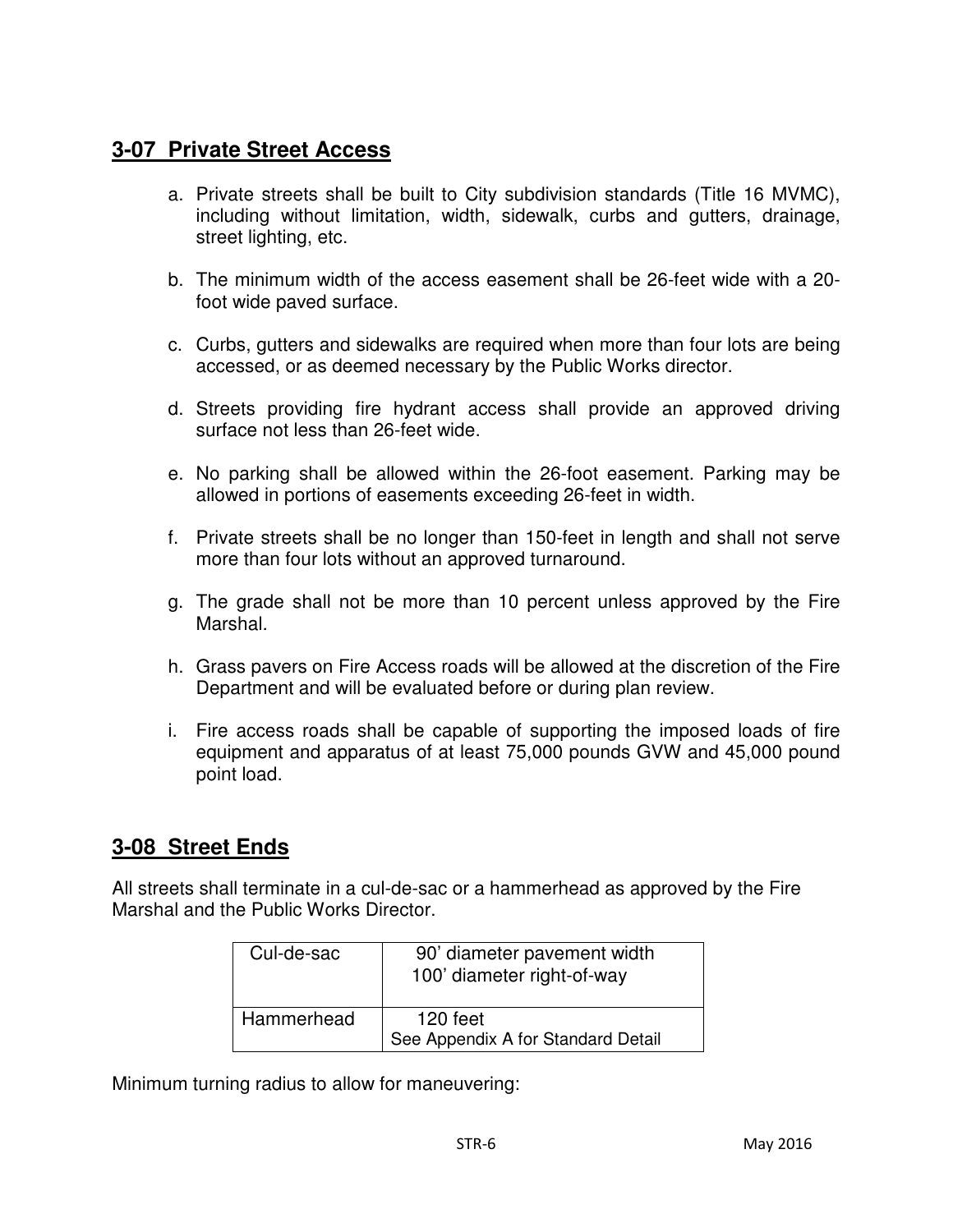| Fire Apparatus            | 28' inside<br>45' outside    |
|---------------------------|------------------------------|
| Garbage Truck             | 32.5' inside<br>46.5'outside |
| <b>Overhead Clearance</b> | 25 Feet                      |

# **3-09 Survey Monuments**

Monument, case and cover shall be set for all PC, PT, center of cul-de-sac, and intersection points. The point of intersection (PI) will be acceptable in lieu of a PC and PT for plat road curves, provided that such PI falls within the paved roadway or walkway. Monument case and cover installation shall be in accordance with WSDOT Standard Plans A -10.30-00, with monument and cover lettering approved by the Public Works Director. Surface monuments will not be allowed unless otherwise approved by the Public Works Director.

# **3-10 Curb Details**

Cement concrete traffic curb and gutter, 18 inches wide, shall be used for all curbed roadways except as modified below:

- a. Rolled Curb and Gutter, 24 inches wide will be allowed for cul-de-sac bulbs. All sidewalks poured behind rolled curb applications shall be 6 inches thick.
- b. Cement Concrete mountable traffic curb as per WSDOT Detail Standard shall be used for edges of islands and medians where required.
- c. Extruded Cement Concrete Curb (WSDOT/APWA F10-42-00 Type 6) may be used for parking areas, which will not become part of the public road system.

## **3-11 Sidewalks**

- a. Curb Ramps (Wheelchair Ramps)
	- Curb ramps shall be provided at all pedestrian crossings and shall meet ADA (Americans with Disability Act) requirements.
	- One ramp shall be used on each curb return on residential streets and unsignalized intersections.
	- At signalized intersections, a curb ramp shall align with each crosswalk.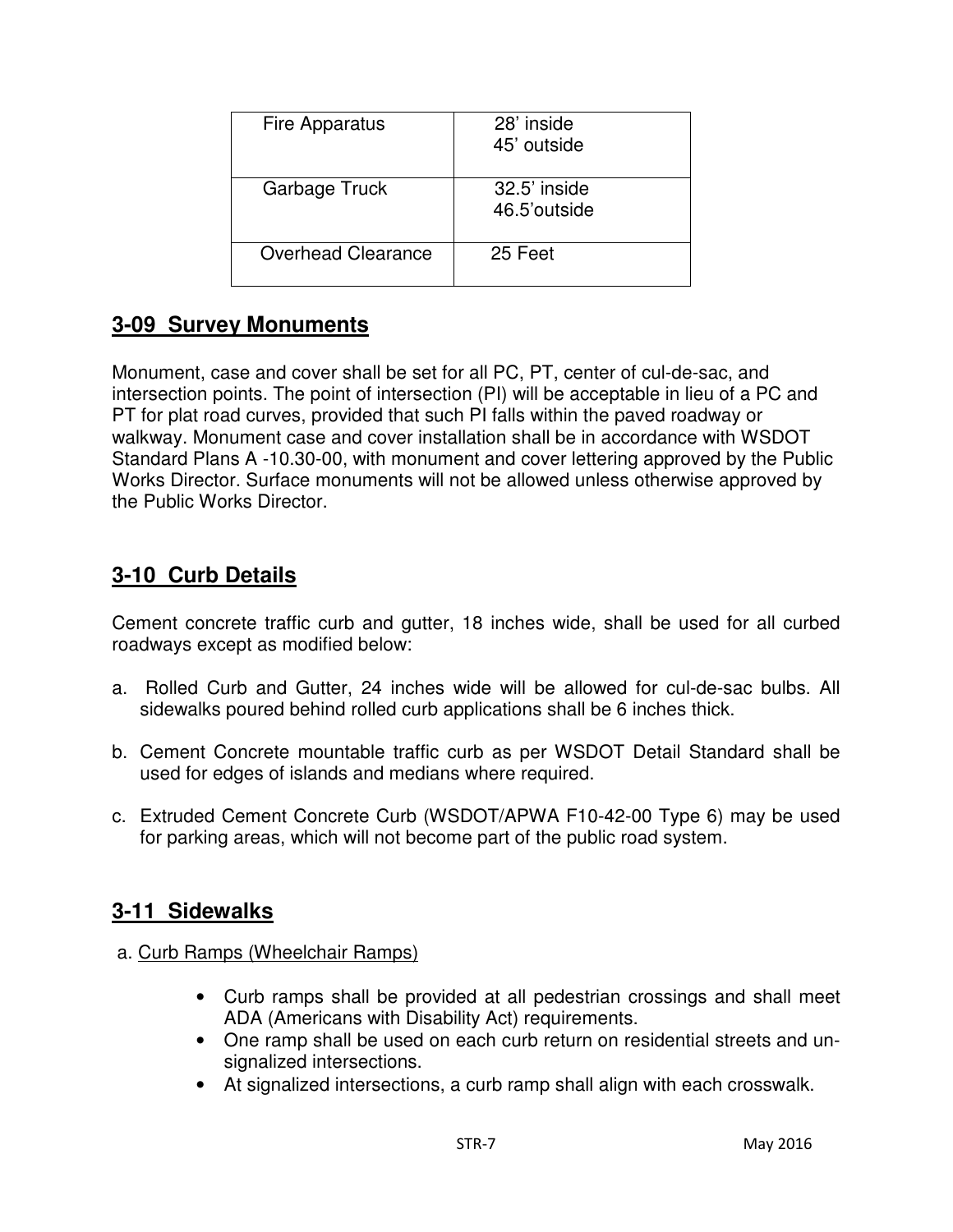- Truncated domes shall be imbedded. Glued truncated domes are NOT allowed.
- Sidewalks will be designed to prevent run-off from flowing over the sidewalk.

See WSDOT Standard Plans Section F (Curbs, Sidewalks and Driveways).

#### b. Width

 All sidewalks shall meet ADA requirements. Sidewalks minimum widths: 6 feet or match existing unless otherwise approved by the City Engineer.

- 1. Width of Sidewalk is measured from the back of the curb to the back of the sidewalk when the sidewalk is adjacent to the curb.
- 2. Sidewalks shall be designed and constructed to avoid physical obstructions such as utility poles and fire hydrants. Developer shall coordinate with utility company for pole and other utility relocations.
- 3. Meandering sidewalks shall maintain the full design width around obstructions. Additional right-of-way may be required to either relocate the obstruction or meander the sidewalk.
- 4. At bus stops, a landing pad at least 9 feet deep and 15 feet wide shall be provided for wheelchair operations.
- 5. The developer shall determine the location of all driveway entrances prior to approval of construction plans.

 See WSDOT Standard Plans Section F (Curbs, Sidewalks and Driveways). See Section 3-26 for driveway requirements.

## **3-12 Non-Motorized Bike/Pedestrian Paths**

|                                  | Minimum<br>Width | Maximum<br>Grade | Minimum Curb<br>Radii |
|----------------------------------|------------------|------------------|-----------------------|
| Non-motorized Pedestrian<br>Path | $*10$ feet       | 15%              | 10 feet               |
| Maintenance Access Road          | 12 feet          | 15%              | $*25$ feet            |
| <b>Public Access Easements</b>   | 15 feet          |                  |                       |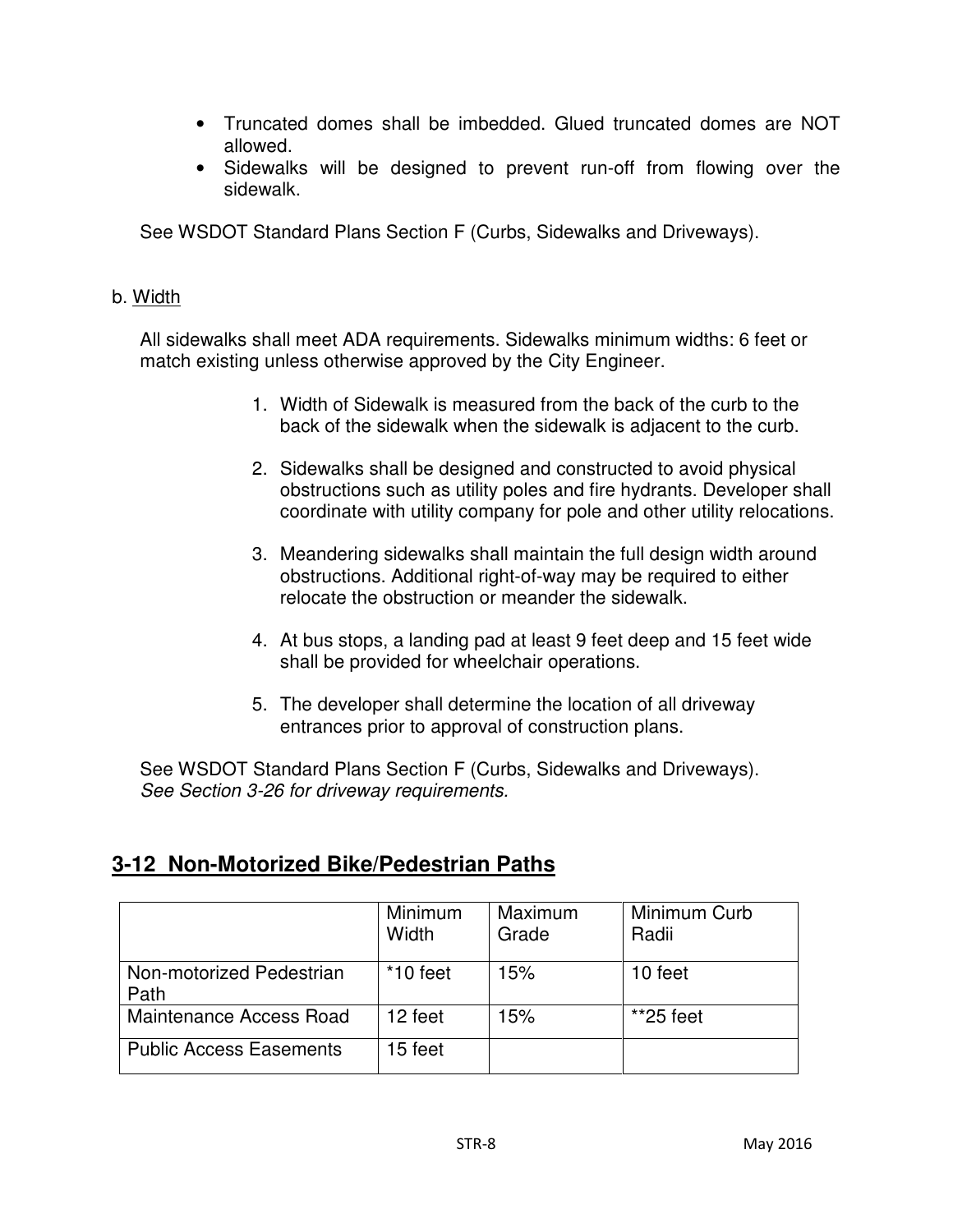a. The City may allow isolated areas of less than 10 feet wide to accommodate topographic constraints.

\*\*Maintenance access roads minimum curb radii shall allow for maintenance equipment turnaround and maneuvering.

b. Surfacing materials shall be as specified in these standards. (See Section 3-14).

# **3-13 Public Access Easements**

- a. Where it is necessary to facilitate pedestrian circulation between neighborhoods, schools, shopping areas, transit facilities or other activity centers, the City may require the dedication of a public access easement or tract.
- b. Sidewalk, walkway or non-motorized bike/pedestrian path as well as diverters or bollards shall be installed when required.

# **3**-**14 Surfacing Requirements**

The following are the minimum requirements for surfacing for specific facilities as described elsewhere in these Standards. The Public Works Director may specify additional requirements.

All materials and workmanship shall be in accordance with the WSDOT Specifications, these Standards, and as approved by the Public Works Director.

| <b>Facility</b>                        | <b>Minimum Surfacing Requirements</b>                                                                                                                                                     |
|----------------------------------------|-------------------------------------------------------------------------------------------------------------------------------------------------------------------------------------------|
| <b>Arterials with Shoulders</b>        | 4-inch - $\frac{1}{2}$ " HMA PG6422, (2) 2-inch lifts<br>Asphalt Concrete Pavement (ACP) over 2-inch<br>Crushed Surfacing Top Course (CSTC) over<br>12-inch Gravel Borrow over Geotextile |
| Non-arterials with<br><b>Shoulders</b> | 4-inch - $\frac{1}{2}$ " HMA PG6422, (2) 2-inch lifts<br>Asphalt Concrete Pavement (ACP) over 2-inch<br>Crushed Surfacing Top Course (CSTC) over<br>12-inch Gravel Borrow over Geotextile |
| Concrete Sidewalks, Curb<br>and Gutter | 4-inch Portland Cement Concrete over 4-inch<br><b>CSTC, 3000 PSI</b>                                                                                                                      |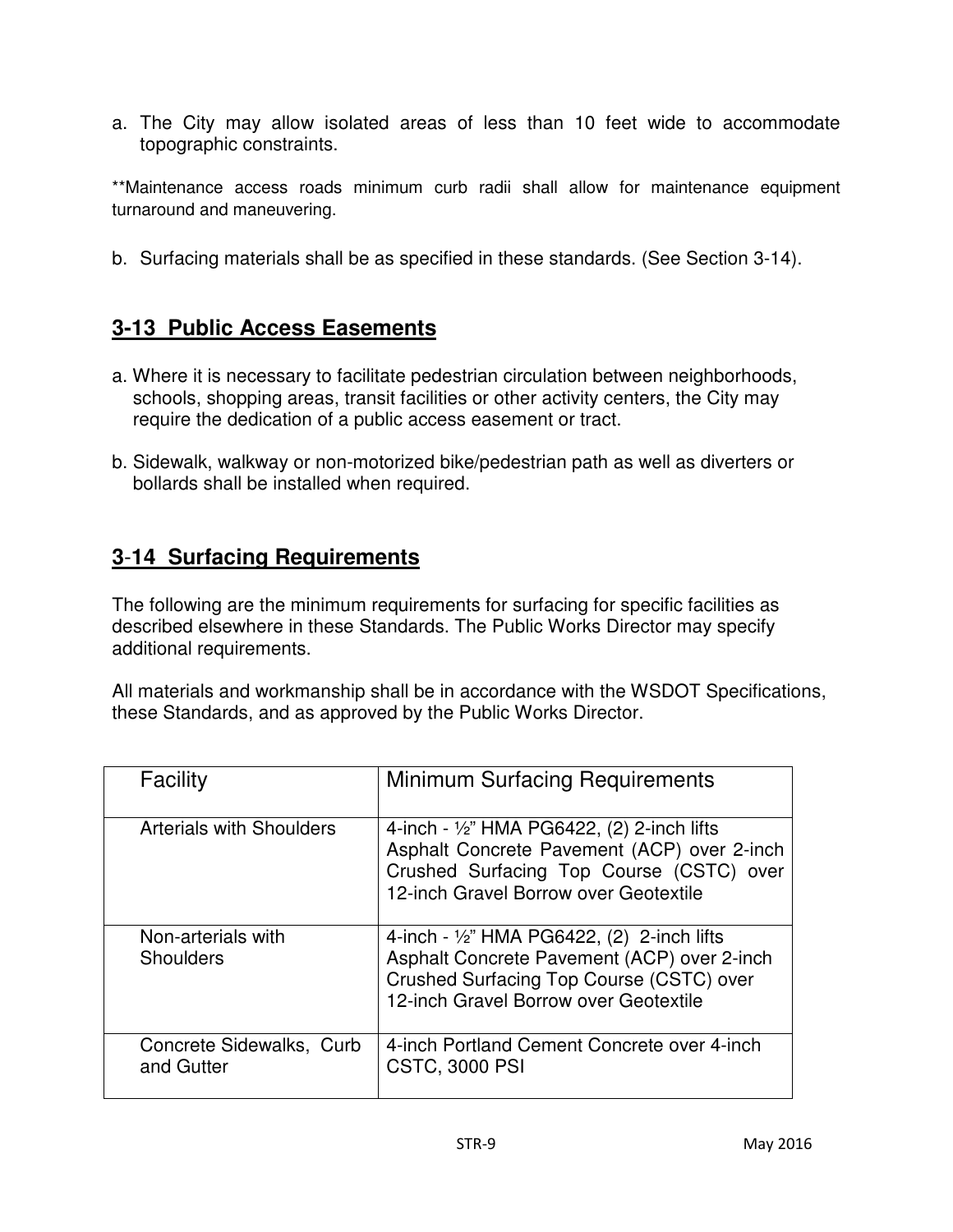| <b>Driveways and Behind</b><br><b>Rolled Curbs</b> | 6-inch Portland Cement Concrete over 6-inch<br><b>CSBC, 3000 PSI</b><br>Broom Finished (no smooth troweled)              |
|----------------------------------------------------|--------------------------------------------------------------------------------------------------------------------------|
| Alley                                              | 2-inch $-$ 1/2" HMA PG6422, Asphalt Concrete<br>Pavement over 2-inch CSTC<br>6" Gravel Borrow                            |
| Non-motorized<br>Bike/Pedestrian Paths and         | 2-inch $-$ 1/2" HMA PG6422<br>Asphalt Concrete Pavement over 4-inch CSTC                                                 |
| <b>Private Street Access</b>                       | 2-inch $-$ 1/2" HMA PG6422<br>Asphalt Concrete Pavement over 4-inch CSTC<br>(or as recommended by Geotechnical Engineer) |
| Utility Maintenance Access<br>Roads                | 2-1/2-inch 1/2" HMA PG6422 Asphalt Concrete<br>Pavement, 2-inch CSTC, Geotextile, 8-inch<br><b>Gravel Borrow</b>         |

#### NOTE: All depths are compacted thicknesses

#### Commercial Driveway and Parking Lot

Private parking lot surfacing standards in locations and corridors used by public maintenance vehicles such as solid waste collection vehicles, sanitary and/or storm water facility maintenance equipment, and Public transportation equipment must be constructed to support the expected traffic impacts.

- All minimum surfacing requirements assume an acceptable, well-drained, stable, compacted subgrade. See Asphalt Acceptance section 3-22.
- Prior to placement of pavement, the City shall make a determination of sub-grade acceptance based on test results and the observations of a firm and unyielding surface.
- The City shall also establish test area boundaries. Additional measures may be required at the Public Works Director's discretion if evidence exists of unstable subgrade.

Pavement markings shall be hot applied, reflectorized, in accordance with WSDOT Standard Specifications Section 8-22.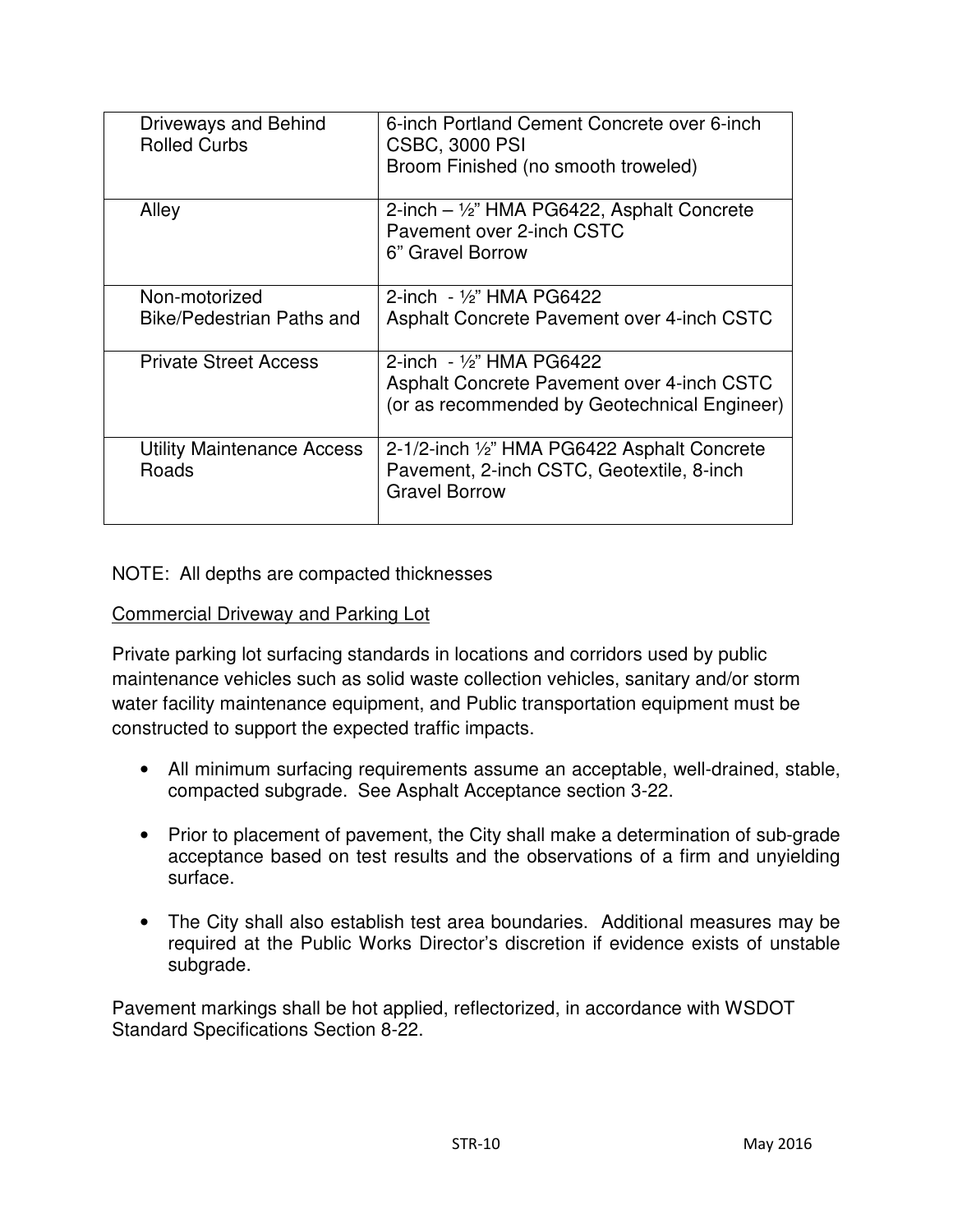## **3-15 Bollards**

a. When necessary to access to an easement, tract, or trail, the point of access shall be closed by a line of bollards.

This shall include fixed bollards on each side of the traveled way and removable, locking bollards across the traveled way to allow passage of maintenance and emergency vehicles. Pad-locks shall be provided as per City Standards.

- b. Spacing shall provide one bollard on the centerline of the trail and other bollards spaced at 5-foot O.C. maximum intervals.
- c. The Public Works Director may allow alternative bollard designs.

## **3-16 Roadway Barricades**

Temporary and permanent barricades shall conform to the MUTCD, WSDOT Standard Plans.

## **3-17 Mail Boxes**

The responsibilities for location and installation of mailboxes in connection with the construction or reconstruction of City roads are as follows:

- 1. Require road construction plans, for construction by a private developer to show clearly the designated location or relocation of mailboxes, whether single or in clusters.
- 2. Require with this information any necessary widening or reconfiguration of sidewalks with suitable knock-outs or open strips for mailbox posts or pedestals.

 The City may also require turnouts and ADA access be provided for roads classified as arterials or neighborhood collectors.

- 3. Require these plans to bear a statement on the first sheet that mailbox locations as shown on these plans have been coordinated with the appropriate local Postmaster. This will be prerequisite to plan approval.
- 4. Note on the plans the type of mailbox delivery: NDCBU (Neighborhood Delivery and Collection Box Unit), Wood Structure Cluster or individual type box.
- 5. When it becomes necessary to remove or otherwise disturb existing mailboxes within the limits of any project, install the boxes temporarily as directed by the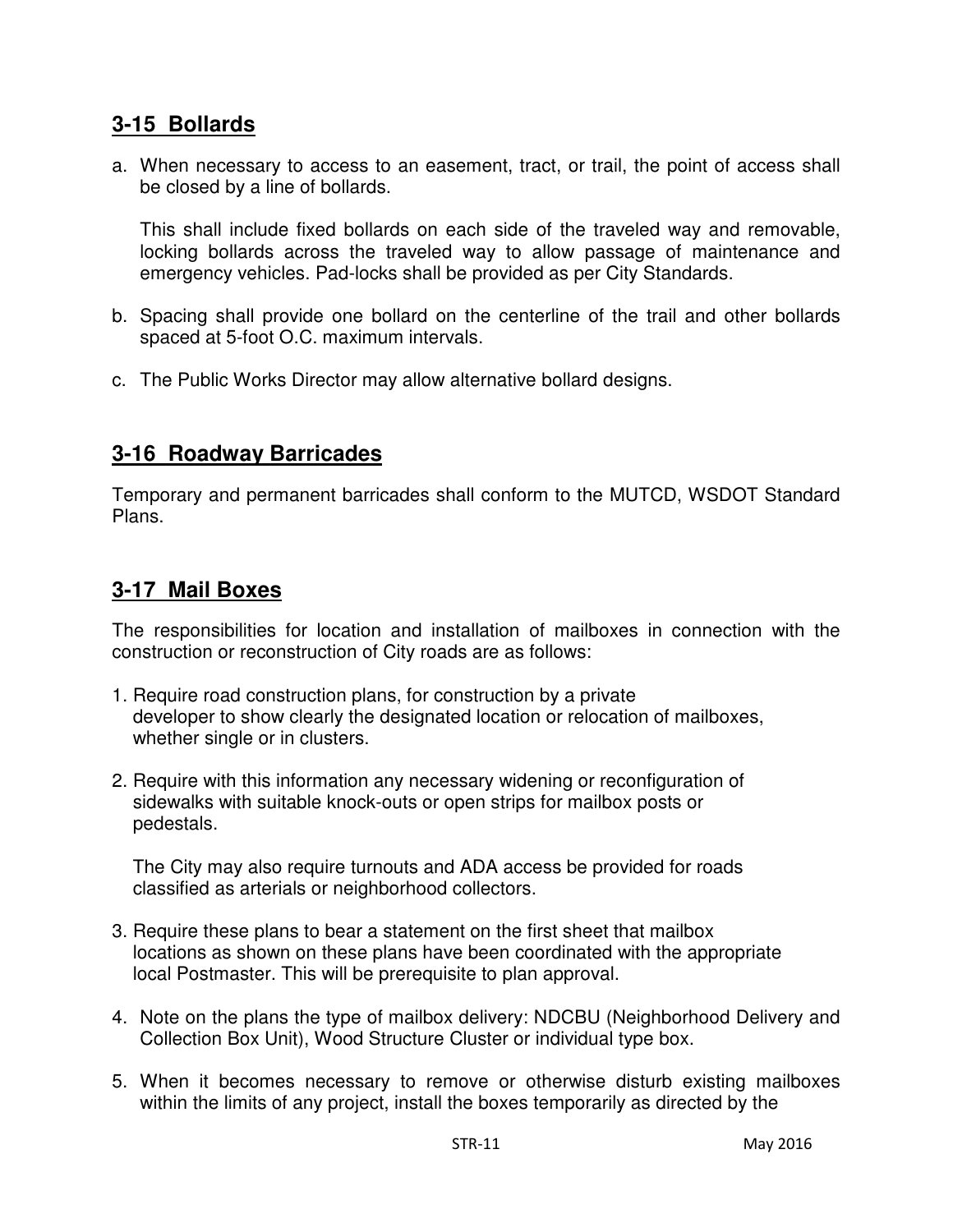Postmaster. Reinstall boxes at locations in accordance with these Standards or as approved by the Postmaster. Use only existing posts or materials except where in conflict with these Standards.

6. When mailboxes are located in the sidewalk, sidewalks shall be widened to provide a minimum of 4 feet of clearance around the mailboxes.

# **3-18 Guardrails**

Review the most current edition of AASHTO policy on Geometric Design of Highway and Streets.

# **3-19 Roadside Obstacles**

1. WSDOT Clear Zone distances shall be used as a guide for evaluation and replacement of old, and placement of new, roadside features within the city right-ofway.

 For posted speeds greater than 35 mph, clear zone distances are contained within Chapter 710, Traffic Barriers, of the WSDOT Design Manual. The same distances are also included in Appendix 1, entitled "Control Zone Guidelines – Utilities" of the WSDOT Utility Manual.

- 2. In general, existing or new roadside features which could present a hazard to the public should be placed outside of clear zone areas unless justified to the Public Works Director's satisfaction by suitable engineering studies considering traffic safety, or where shielded by a barrier, placed in an area normally inaccessible to vehicles or utilize a breakaway design. EXCEPTION: Clustered Mailboxes or NDCBU Mailboxes placed along streets posted at 25 mph or less.
- 3. Locations of utility poles shall be compatible with driveways, intersections, and other roadway features (i.e. they shall not interfere with sight distance, roadway signing, traffic signals, culverts, etc.). Poles and other above ground appurtenances will not be permitted in sidewalks or walkways. Existing poles must be relocated unless otherwise approved by the Public Works Director.
- 4. Coordination and cost of relocating poles or obstacles to achieve these Standards are the responsibility of the developer.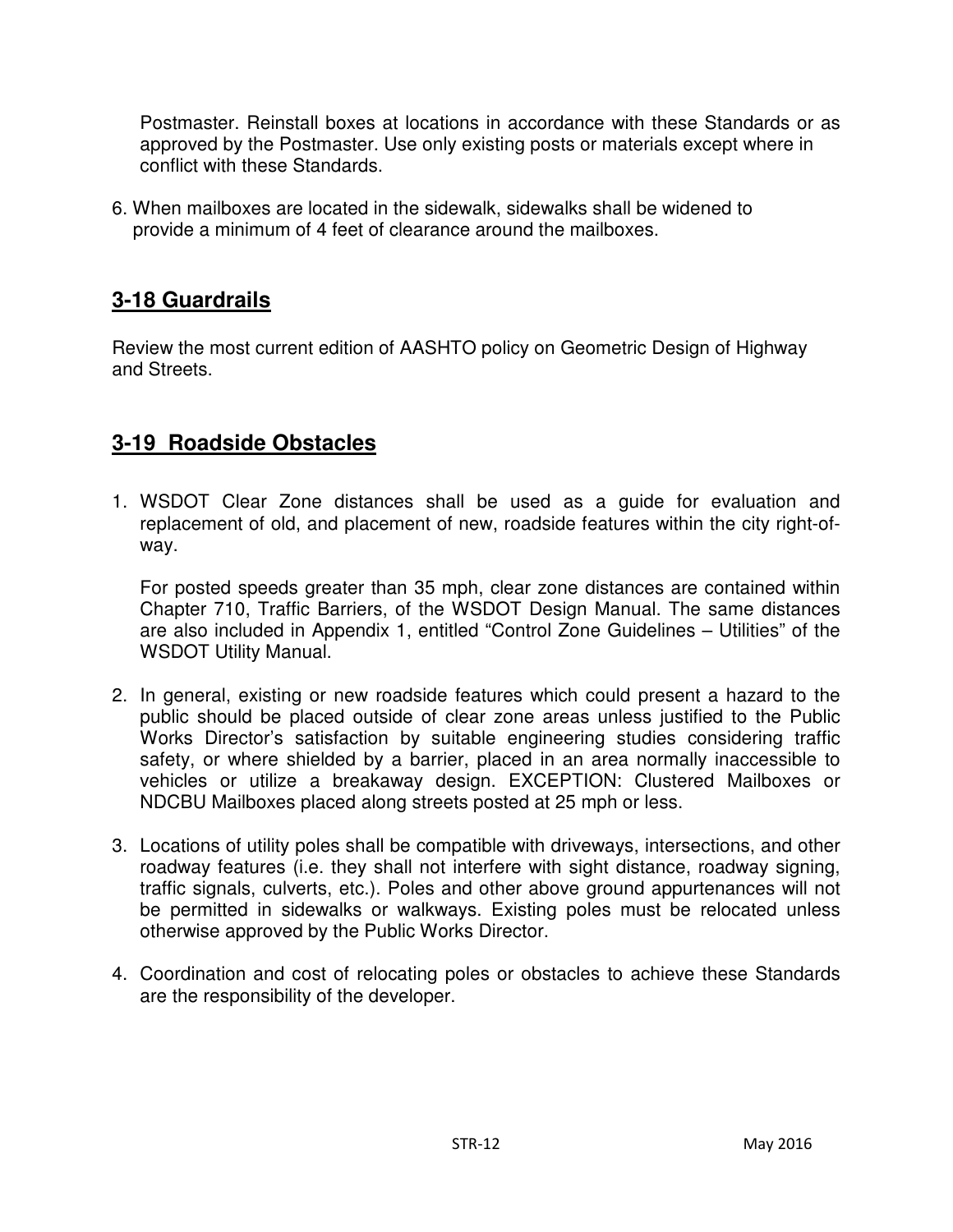# **3-20 Rock Walls (Rockeries)**

Rock walls shall comply with WSDOT Standards Specifications recommendations per IBC and MVMC Title 15.16 Grading, Excavation and Fill. Rock walls are not allowed inside City right-of-way.

# **3-21 Asphalt Acceptance**

- 1. The following conditions shall apply to all asphalt paving in the public right-of-way or on paved easements:
	- a. A City representative shall be notified at least 2 full working days in advance of all paving operations, and shall be on-site during asphalt placement. Lack of proper notification or on-site inspection shall, at the discretion of the Public Works Director, require additional testing or removal, at the Contractor's expense.
	- b. The contractor shall supply the City with a WSDOT approved mix design, at least 1 week in advance, including values for the theoretical maximum density of the asphalt being used on the project.
	- c. Specification for minimum allowable density for asphalt is 92% of the theoretical maximum density as determined by AASHTO test method T 209. Minimum testing frequency shall be one test per 200 feet per lane. More frequent testing may be required if necessary, as determined by the Public Works Director.
	- d. Failure to meet minimum compaction shall result in the removal of asphalt, as determined by the Public Works Director.
	- e. The City shall supervise nuclear densometer readings at random locations. Sampling frequency for lab tests shall not exceed 300 tons of asphalt.
	- f. Metal utility covers in the asphalt surface shall be raised after the asphalt has cooled sufficiently. The area shall be saw cut in a 45 degree diamond pattern centered on the utility lid. The diamond pattern shall be oriented parallel with the flow of traffic to minimize the effect of surface inundations on vehicular traffic as per standard plan.

See Appendix A for Standard Detail

## **3-22 Signs**

All signs must conform to M.U.T.C.D. specifications and City of Mount Vernon standard details. See Appendix A for Street Sign Detail.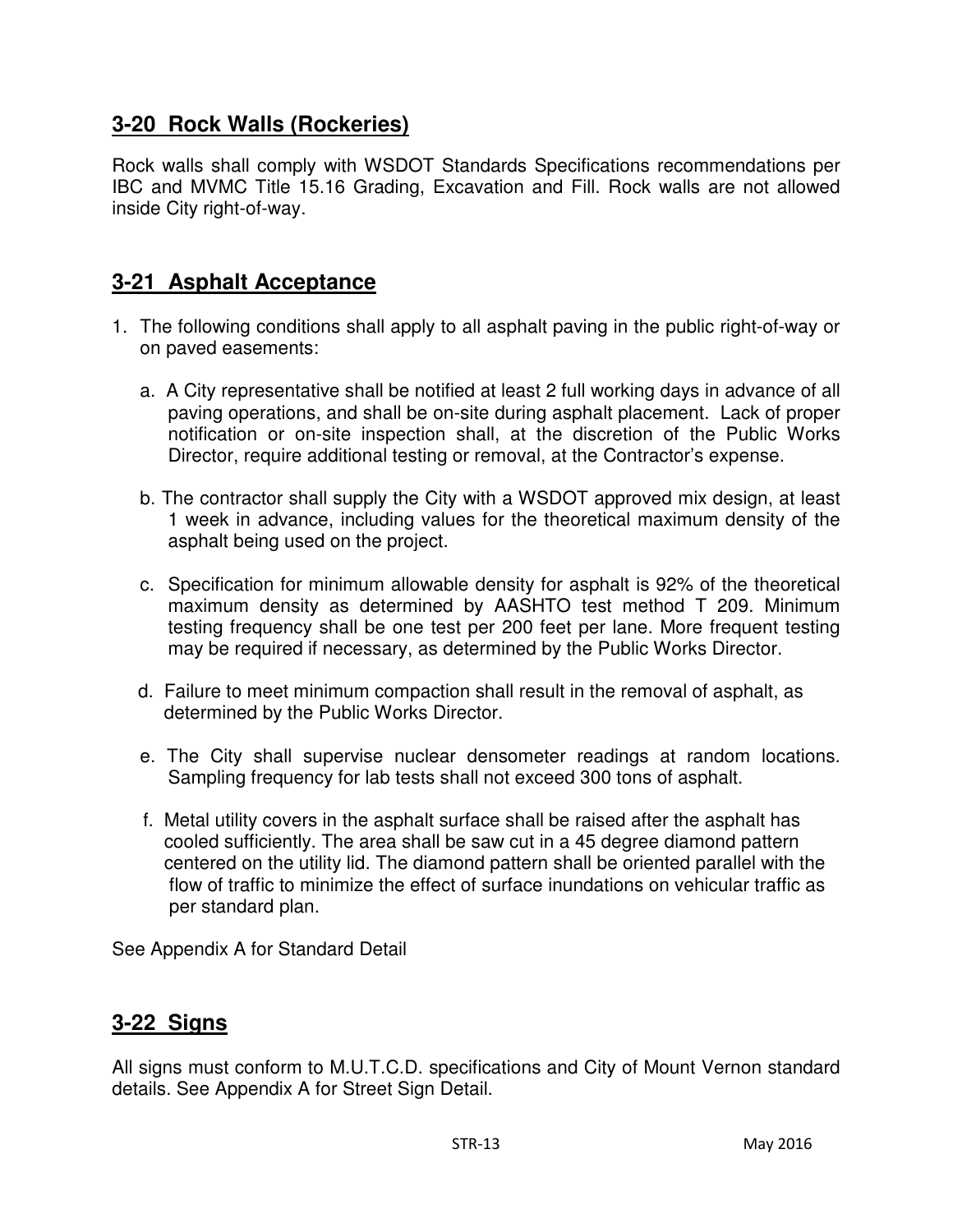# **3-23 Street Cuts**

- 1. All materials and workmanship shall be in accordance with the Standard/ Specifications for Road, Bridge and Municipal Construction prepared by the Washington State Chapter of the American Public Works Association and WSDOT and shall comply with the latest edition.
- 2. Temporary restoration of trenches on arterial streets and intersections, shall be accomplished by using a "cold mix" asphalt treated base or steel plates as approved by the Public Works Director.
- 3. Controlled Density Backfill may be used in lieu of Gravel Borrow where approved by the Public Works Director.
- 4. A Tack Coat shall be applied to the existing pavement at the edge of the saw cuts as specified in Section 5-04 of the Standard Specifications. All cold joints shall be sealed with AR 4000W paving asphalt or approved equivalent and sanded.
- 5. The final trench asphalt restoration shall be completed within 14 days of commencing trench work. The City may allow for time extensions due to weather or other adverse conditions.
- 6. Street cuts for exploring the location of adjacent utilities are not allowed unless permission is granted on a case by case basis.
- 7. Trench restoration widths shall be increased to prohibit constructing a patch within a patch. This may require removing and reconstructing existing patches that are adjacent to or contiguous to the proposed trench. Trench restoration widths shall also be increased to prevent the creation of isolated sections of pavement.
- 8. Asphalt surfaces within the trench restoration area shall comply with surface smoothness stated in Section 5-04.3(13) of the Standards Specifications.
- 9. The placing of the top or wearing course of the asphalt patch shall be continuous as possible. All joints shall be in compliance with Section 5 04.3(12).
- 10. Asphalt paving operations shall comply with the City of Mount Vernon's Asphalt Acceptance Standards section 3-25.
- 11. Asphalt repair depths shall be a minimum of 4 inches. Asphalt repairs with excess of 4-inch must match existing thickness. Please refer to the Trench Restoration Detail in Appendix A.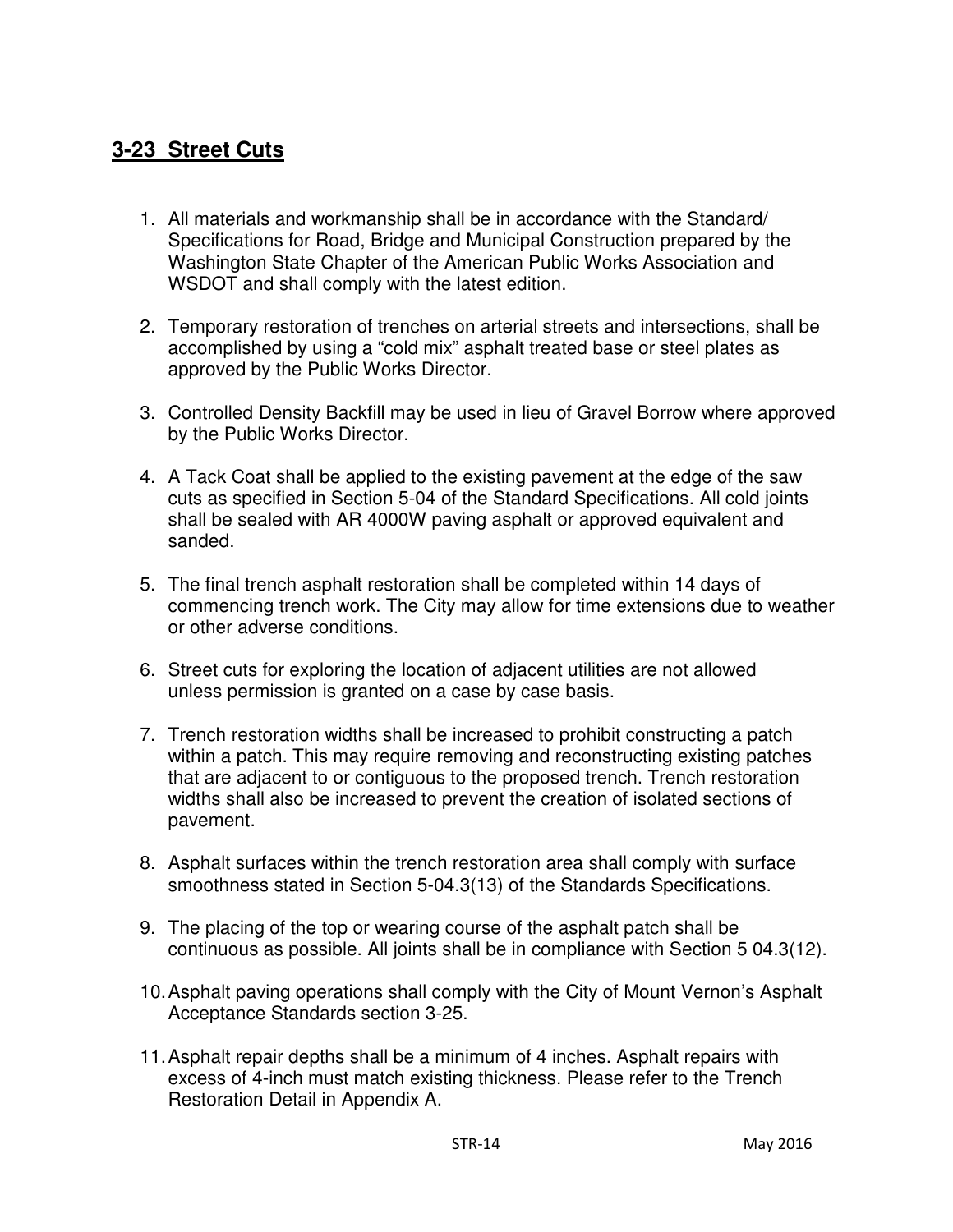## TRENCH RESTORATION

- 1. The Public Works Director shall determine the necessity of a full lane width or full street width asphalt overlay after evaluation of the severity of the street cut.
- 2. Street cuts that are permitted within a period of 5 years after significant asphalt improvement shall be subject to lane width or full street width asphalt overlays based on the location and length of proposed trench in the roadway cross section.
- 3. The width of street cut restoration shall be a minimum of 1-foot wider, on each side of the trench. The minimum width of restoration shall be 5 feet. Trench restoration located within a 24" strip of existing curb shall be restored to the lip of the gutter or roadway edge.
- 4. The Public Works Director may determine, in the field, that wider trench restoration or lane width asphalt overlays are required due to changes in permit conditions such as the following:
	- Trenches need to be relocated in the field due to conflict with existing utilities.
	- Additional damage to the existing asphalt surface has occurred due to contractor's equipment.
	- The trench width was increased or the existing pavement was undermined.
	- There were other significant problems discovered during construction.

## **3-24 Telecommunication Standards**

City Fiber Conduit Installation Standards and Guidelines:

- a. General
	- 1. 4" diameter conduit minimum shall be required for all arterial roads,all other conduit installations shall be 2" diameter. Note: Some installations may require installation of two 4" conduits or two 2" conduits depending on the needs of the location. All conduits should be a rating of schedule 40 or better.
	- 2. All conduit ends shall terminate in a junction box/vault, unless otherwise approved by the City. Conduit sweeps at poles shall be capped and clearly marked as "MVCF".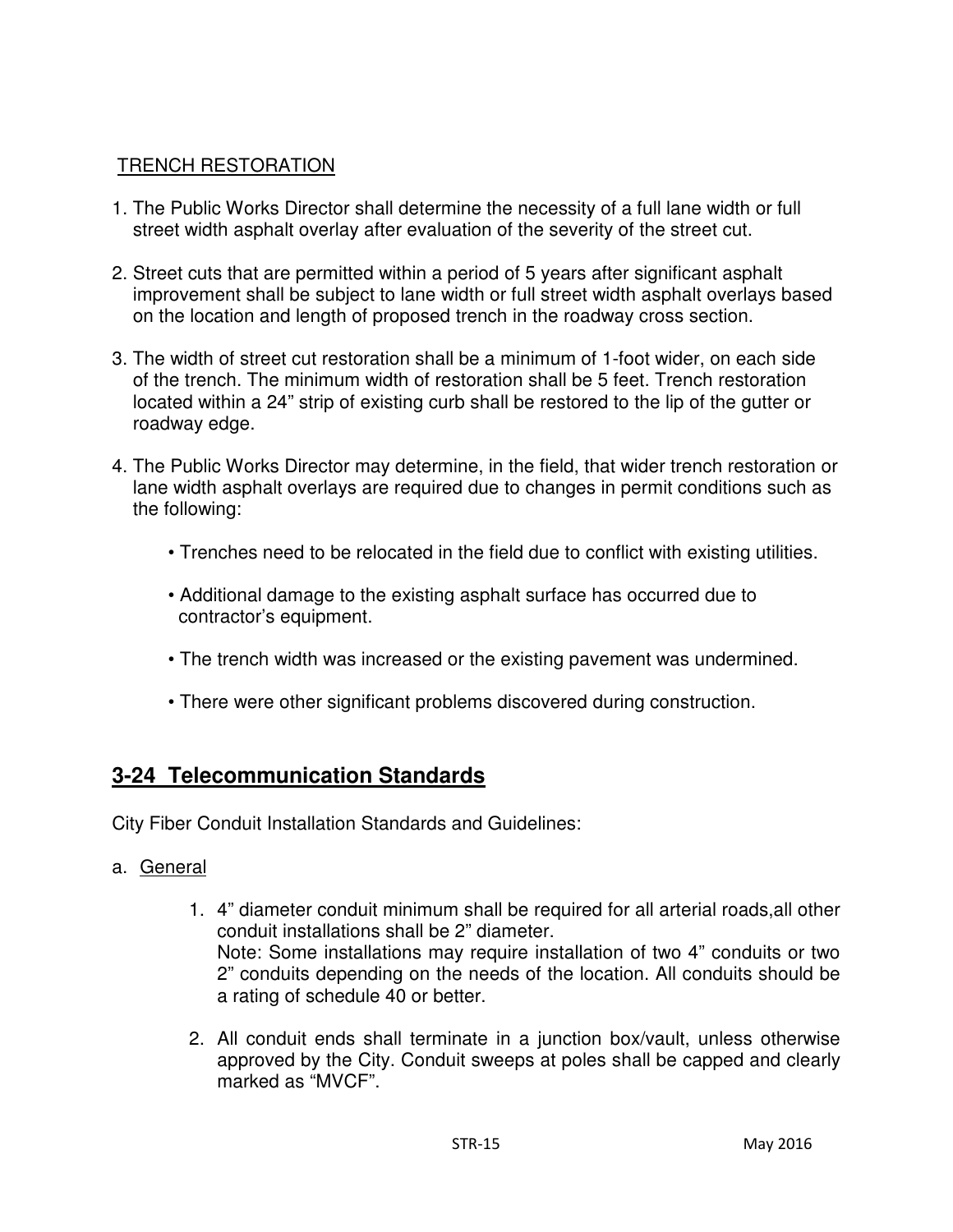- 3. The maximum allowable length of fiber optic conduit between junction boxes/ vaults shall be 500 feet.
- 4. All conduit shall require an approved pull string, such as mule tape or a jet line.

## b. Typical Fiber Optic Conduit Installation Locations

- 1. Generally, fiber optic cable conduit will be installed at a minimum depth of 30" and located within and parallel to the right-of-way boundary.
- 2. Proposed conduit installation and locations within designated city arterials shall be coordinated with the Community and Economic Development Department.
- 3. Where existing facilities are in place, new facilities shall be compatible with the existing installations and conform to these Standards.

## c. As-built Requirements for Typical Fiber Optic Conduit Installation Locations

- 1. An as-built drawing depicting the location of the fiber optic conduit shall be submitted to the Community and Economic Development Department.
- 2. As-built drawing should reflect the location of right-of-way line and property corners and show the location and offset dimensions of the fiber optic conduit and junction box/vaults, as well as the depth of installation.

## d. Conduit

- 1. All conduit and pipe fittings used for fiber optic installations shall be solid wall polyvinyl chloride (PVC) pipe schedule 40 or better.
- 2. Schedule 40 PVC pipe shall be required for installation under roads or other high traffic locations, e.g. commercial parking facilities.

## e. Conduit Marking

- 1. All conduit installations shall be marked with detectable marking tape.
- 2. Detectable marking tape shall consist of inert polyethylene plastic that is impervious to all known alkalis, acids, chemical reagents, and solvents likely to be encountered in the soil, with a metallic foil core to provide the most positive detection and pipeline locators.
- 3. The tape shall be color-coded and shall be imprinted continuously over its entire length in permanent black ink. The message shall convey the type of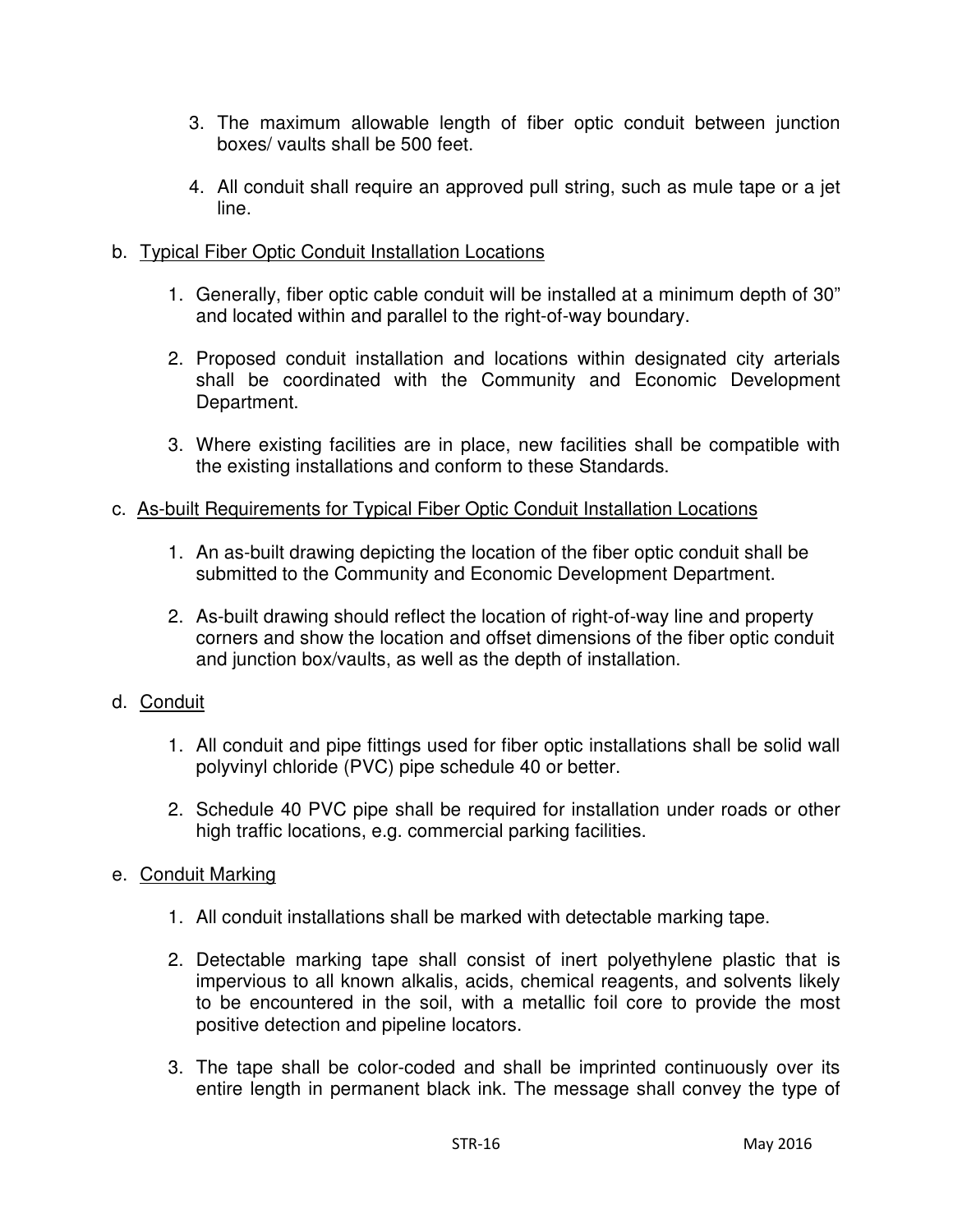line buried below and shall also have the word "Caution" prominently shown. Color-code of the tape shall be orange with the message "Fiber Optic".

- f. Vaults and Junction Boxes
	- 1. The ends of conduit shall be terminated in minimum 13"x 24" junction box/vault with minimum interior depth of 24".
	- 2. Each Junction box/vault shall be of Polymer Concrete (HDPC), High Density Polyethylene (HDPE), or Polymer Composite (hybrid), or other City approved underground vault.
	- 3. Junction box/vault shall meet appropriate traffic rating and lid shall be labelled "MVCF".

# **3-25 Street Lights**

During civil plan review the developer for the new subdivision will contact Intolight/Puget Sound Energy who will prepare a preliminary design. Intolight will submit a street light layout to the Community and Economic Development Department for review and approval.

Guidance documents: IESNA (Illuminating Engineering Society of North America) ANSI (American National Standard Institute) AASHTO Roadway Lighting Design Guide

- 1. Neighborhood Streets requirements for street lights:
	- a. at intersections
	- b. at mid-block cross walks
	- c. at mailbox locations
	- d. at school bus stops
	- e. at sags (dips) in the road where vehicle headlights do not adequately illuminate the driving surface
	- f. at mid-block when the block is more than 150 feet long
	- g. at other locations as deemed necessary per Engineering Services Manager upon review of proposed layout
- 2. Luminaire type: LED (Light Emitting Diode).
- 3. Watt minimum: 73 W.
- 4. Approved Style Heads: Acorn Style or as approved by the Community & Economic Development Department.
- 5. Poles: Concrete or Fiber glass poles 15-18 feet in height.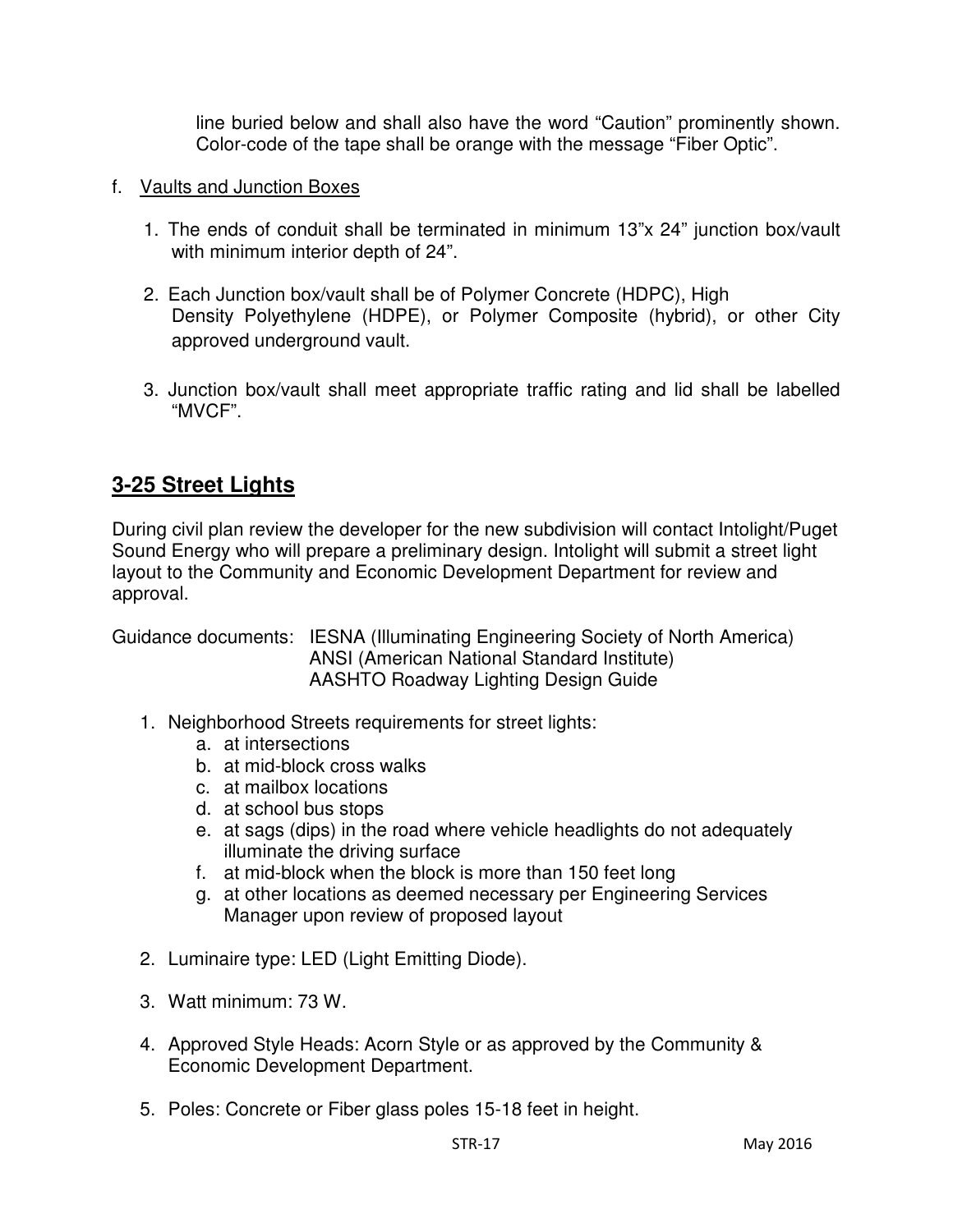- 6. Arterial Streets requirements for street lights: IES (Illumination Engineering Society):
	- a. No further than 200 feet apart.
	- b. Arterials require Cobra style heads with flat lens.
	- c. Poles: Concrete or Fiber Glass 25'-30' in height.
	- d. Approved Bulb type: LED (Light Emitting Diode).
	- e. Watt minimum: 133 W (larger arterials might require 200 W).
	- f. At intersections (lamp brightness to be 1  $\frac{1}{2}$  times brighter).
	- g. At areas with turning movements (i.e. driveways).

## **3-26 Access Management**

#### a. Entrance Type

Driveway cuts in the sidewalk are required. The Public Works Director may approve street entrance type access at the request of the design engineer if adequate measures are taken to address pedestrian safety.

#### b. Corner Clearance

To provide adequate corner clearance, the minimum tangent curb length between the nearest edge of a driveway on an intersecting side street and an arterial / collector street, or a driveway on an arterial / collector street and an intersection with a cross street shall be 50 feet.

Where the intersection is signalized or is planned for signalization, driveways shall be limited to right-turn only movements, if located within 250 feet on minor and principal arterials, and 125 feet on collectors.

When the level of service (LOS) at the project location does not meet City standards or there is a safety concern the Public Works Director may restrict access to a right-in, right-out movement.

#### c. Driveway Standards

- 1. To maintain vehicular and pedestrian safety, the width of driveway access shall be minimized.
- 2. Residential driveway width minimum 20 feet as measured along the bottom section, and must be located no closer than 8 feet from the property line.
- 3. Commercial driveway width minimum 30 feet as measured along the bottom section, and must be located no closer than 8 feet from the property line.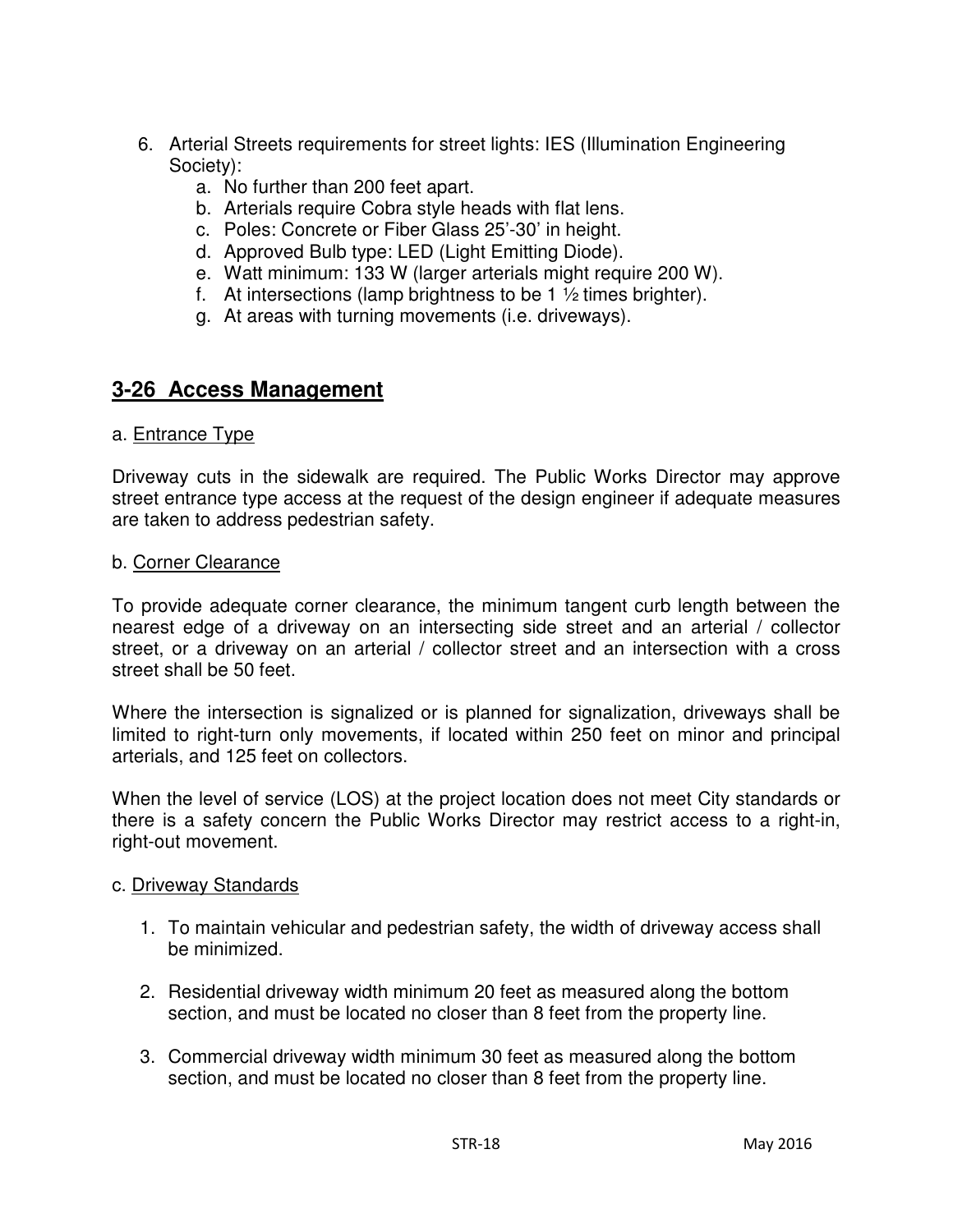- 4. To accommodate higher than usual volumes of commercial length traffic and to accommodate site-specific topographic constraints the Public Works Director or his designee may allow wider widths.
- 5. Multiple driveways are allowed provided they are separated by 30 feet and must be located no closer than 8 feet to the property line.
- 6. The City encourages parking lot cross access for improved circulation of adjacent commercial properties.

#### d. Second Access

The necessity of providing emergency response to residential development requires that multiple points of access must be provided for larger developments. The Fire Department in collaboration with the Community and Economic Development Department shall evaluate and condition development on a case by case basis, based on the following guidelines:

- 1. Development that generates 30 peak hour trips (peak hour of the generator) or more must have at least two accesses.
- 2. Cul-de-sac type streets (Dead End) have a maximum length of 750 feet.

# **3-27 Crosswalk Policy**

Marked crosswalks shall be installed at all signalized intersections where pedestrian traffic is indicated. Marked crosswalks at other locations shall not be installed unless the Public Works Director determines there is compelling evidence that the crosswalk is in the best interest of public safety and the following conditions are met:

#### Stop-Controlled Intersections

At least one of the following conditions must be met:

- The intersection has more than four legs.
- Two or more of the intersection legs have three lanes or more.
- The intersection is located in the central business district.

## Uncontrolled Intersections, Mid-Block Locations and Trail Crossings

All of the following conditions must be met:

- Average Daily Trip is between 2500 and 9000 and
- The speed limit is 35 miles per hour or less, and
- The crossing is less than four lanes, and
- The peak hour pedestrian count is at least 25, and